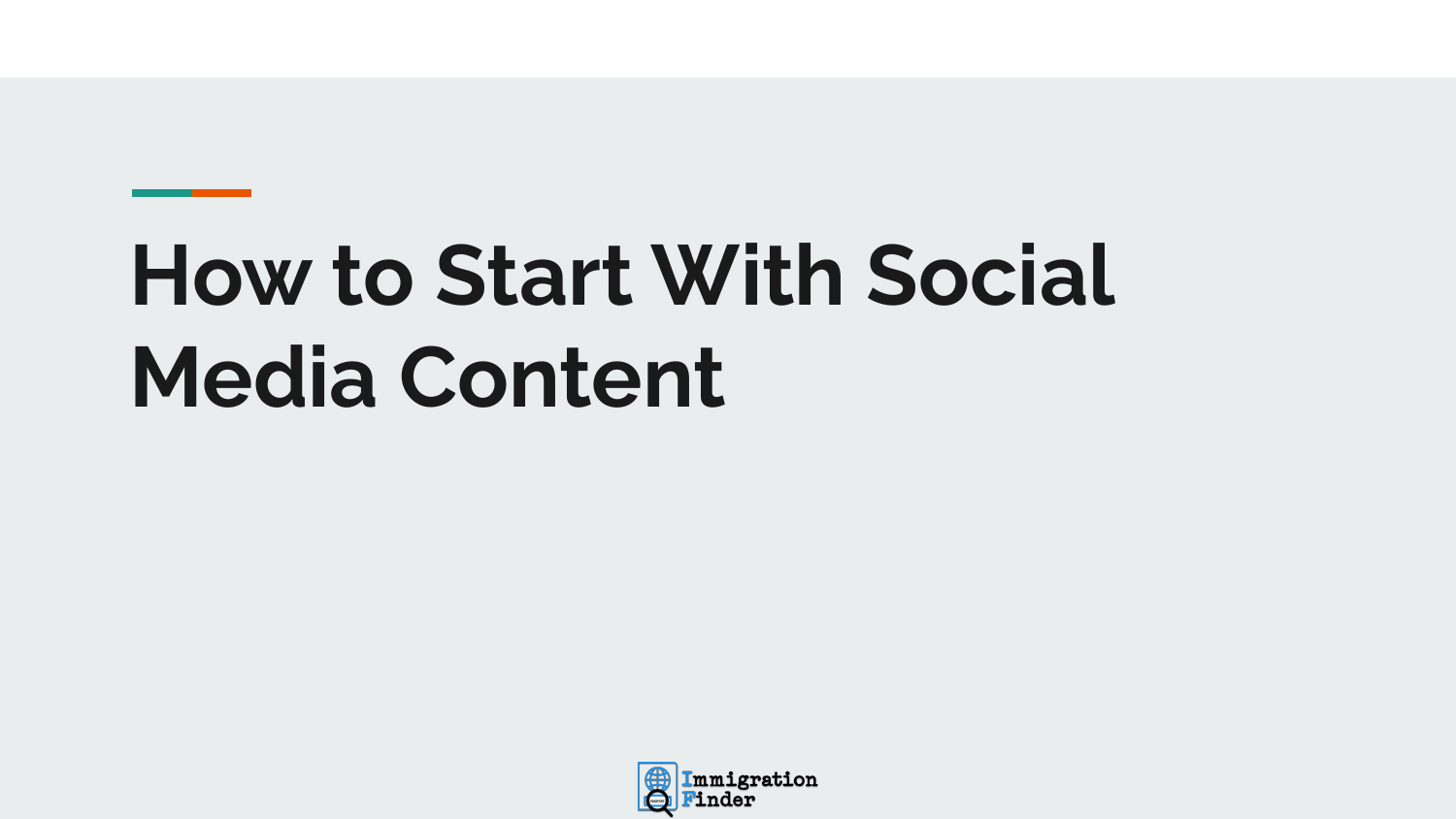## **Commit**

- Commit to a schedule
- Treat content like an obligation
- Plan it into your schedule
- Marketing needs to become a habit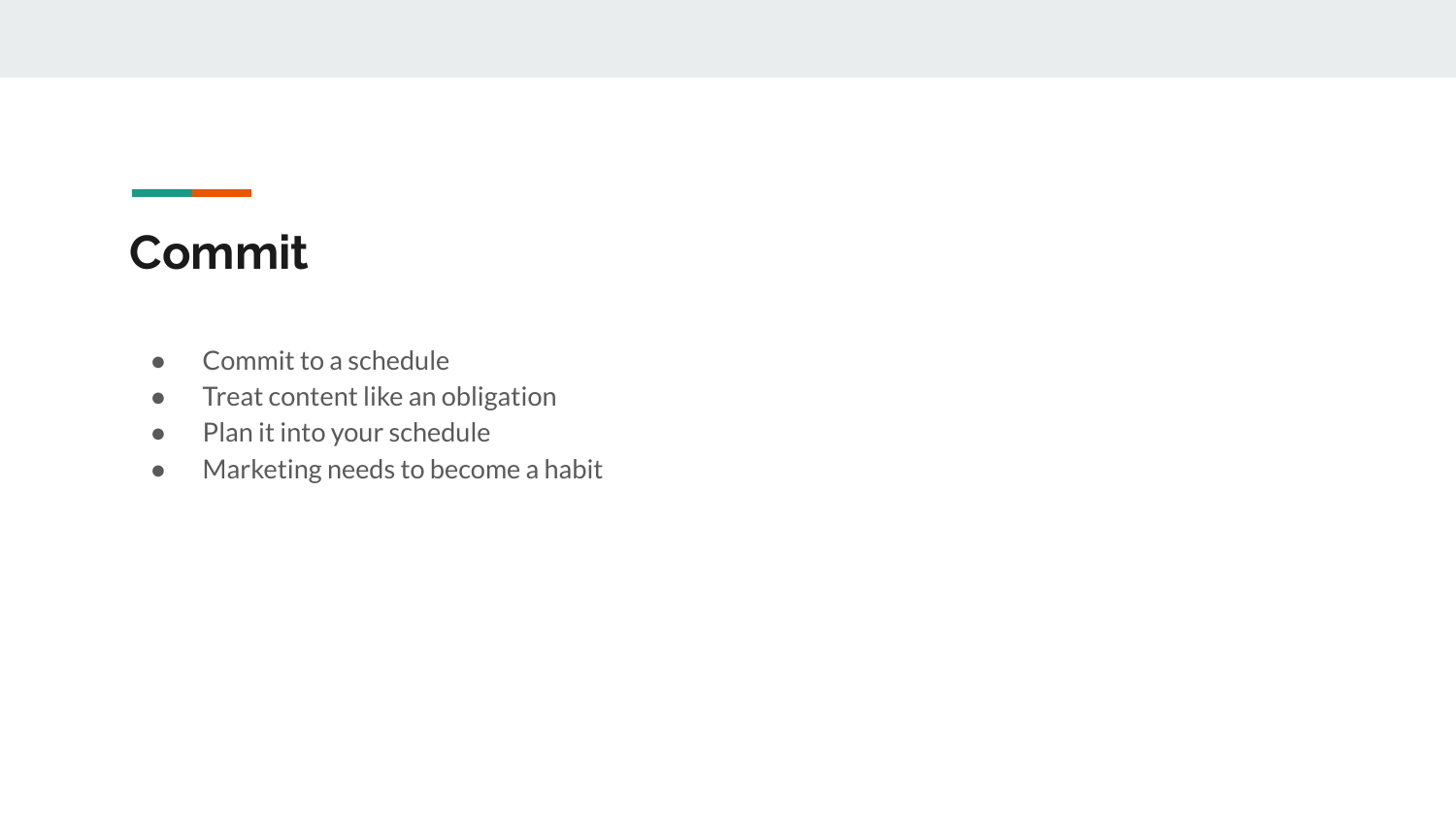### **Content Types**

● Written

**Contract Contract** 

- Blogs
- Articles
- Photos
	- Stock photos with edits
	- Photos you take
- Graphics
	- [Undraw.co](https://undraw.co/)
- Video
	- Selfie Video
	- Screen Video
- Whiteboard Video
	- Made with Doodly.com
	- Hire someone for this
	- Record audio clip and send to video editor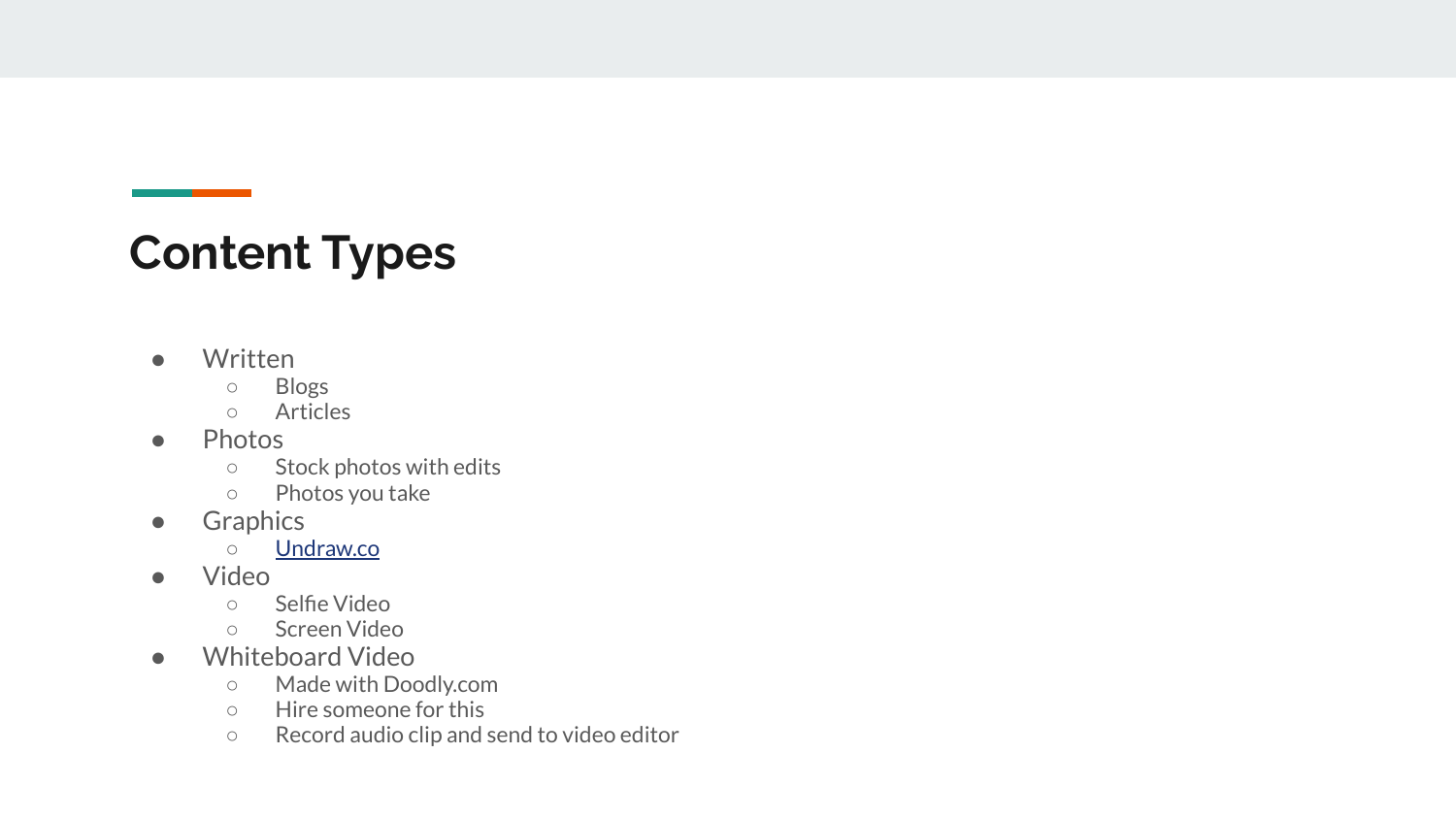#### **Where to Get Content Ideas**

- Facebook groups
- YouTube comments
- Social Media Topics
- Google Search
- YouTube Search
- Google Trends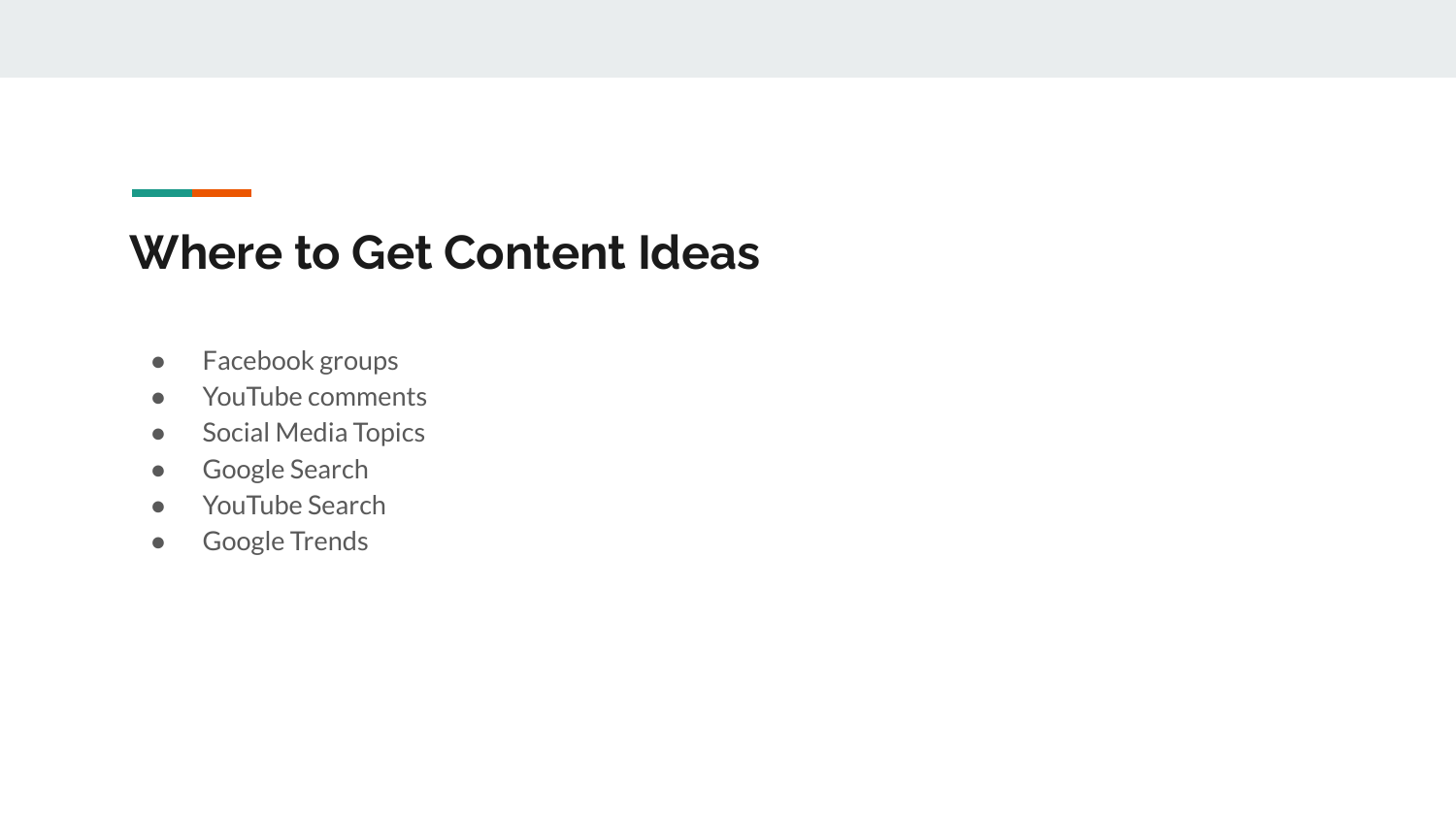#### **Get a Scheduling Tool**

- [Oneupapp.io](https://www.oneupapp.io/)
- [Hootsuite.com](https://www.hootsuite.com/)
- [Sproutsocial.com](https://sproutsocial.com/)
- [Buffer.com](https://buffer.com/)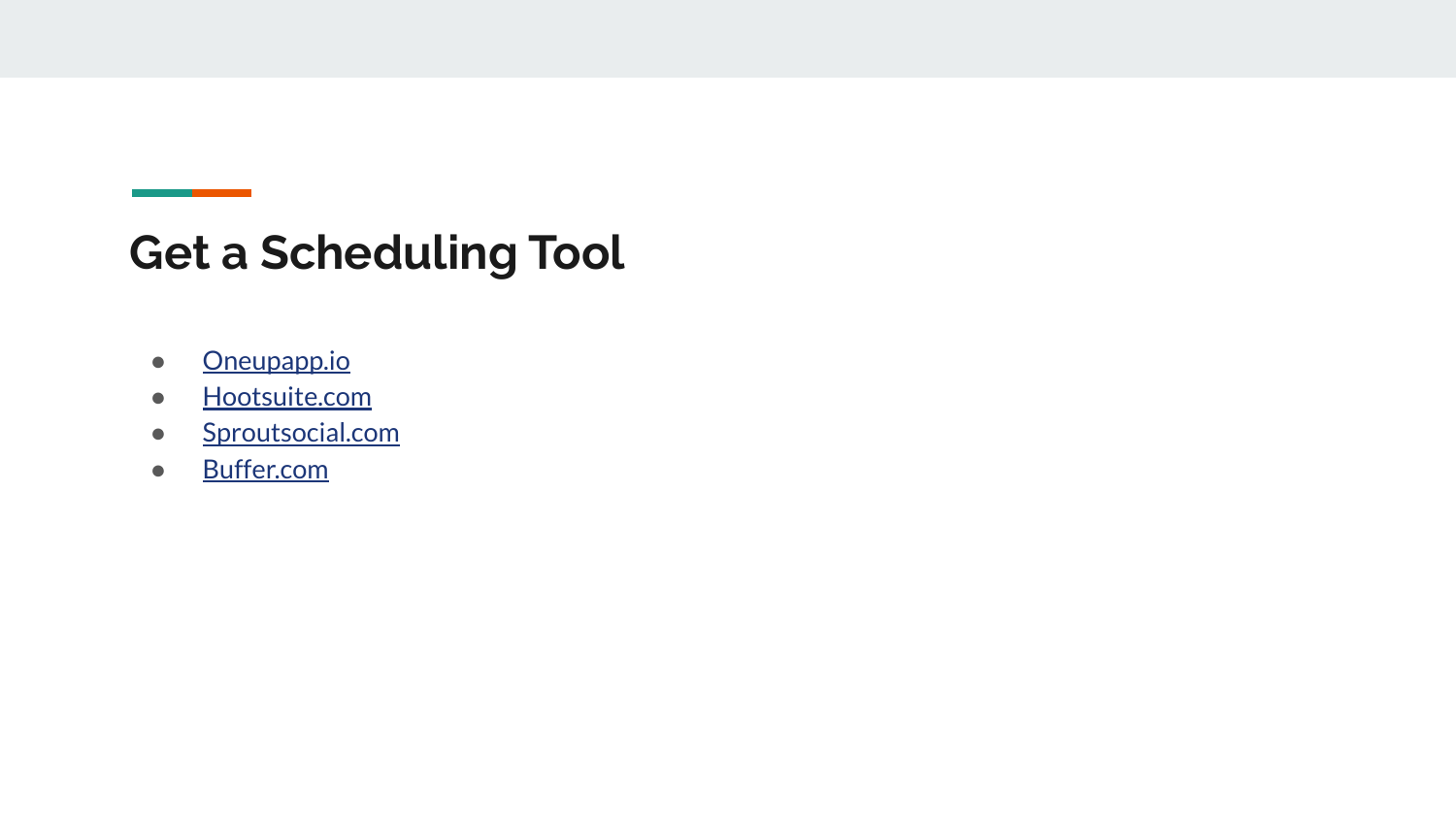#### **Phone Apps to Use**

- Gopro Quik
- Typorama
- Canva App
- Loom
- Social Media Apps
	- TikTok
	- YouTube
	- Instagram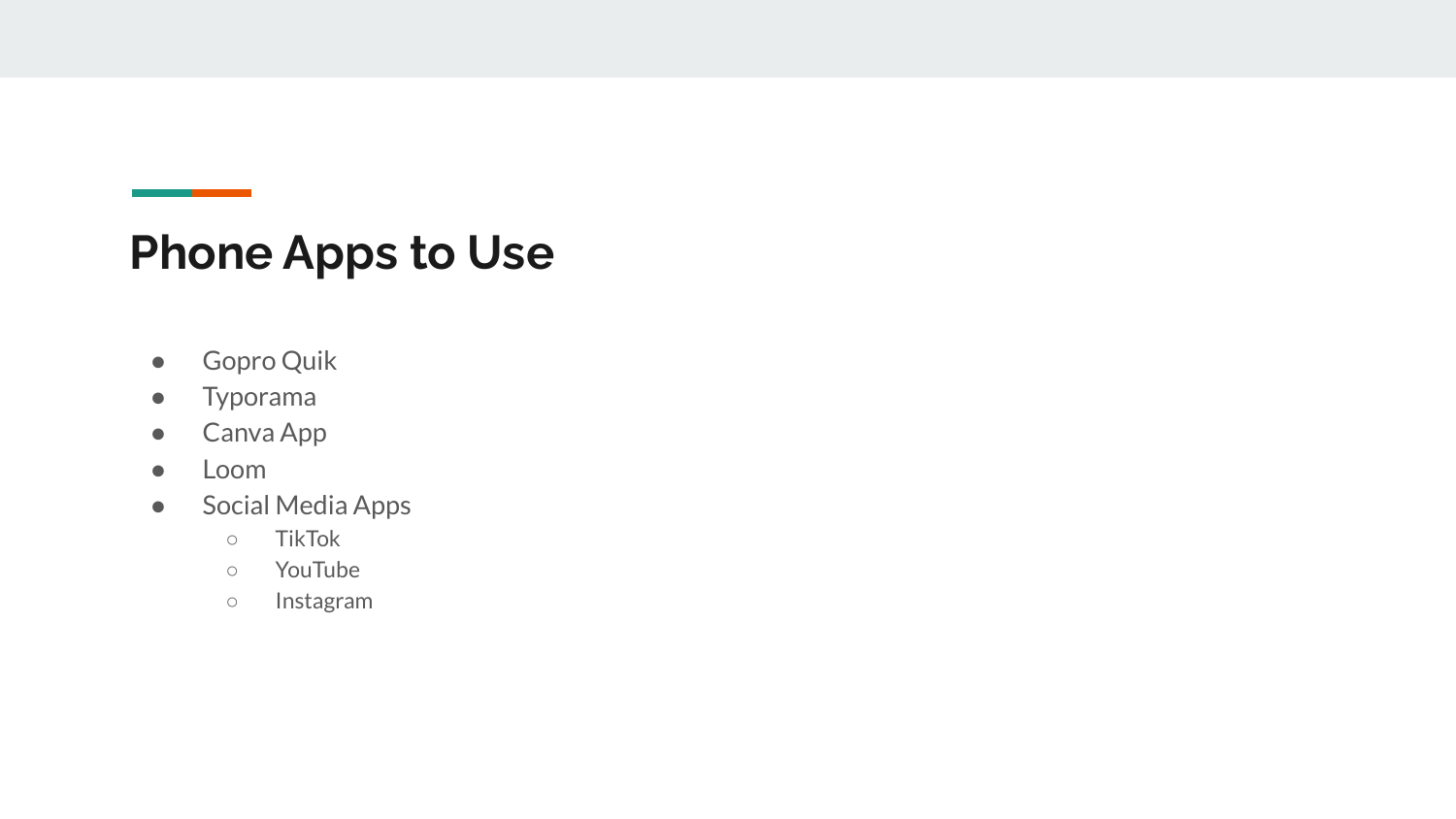#### **Where to Hire Content Editors and Managers**

- [Upwork.com](https://www.upwork.com/)
- [Fiverr.com](https://www.fiverr.com/)
- [Designpickle.com](https://designpickle.com/)
- [Thefuture.io](https://thefutures.io/)